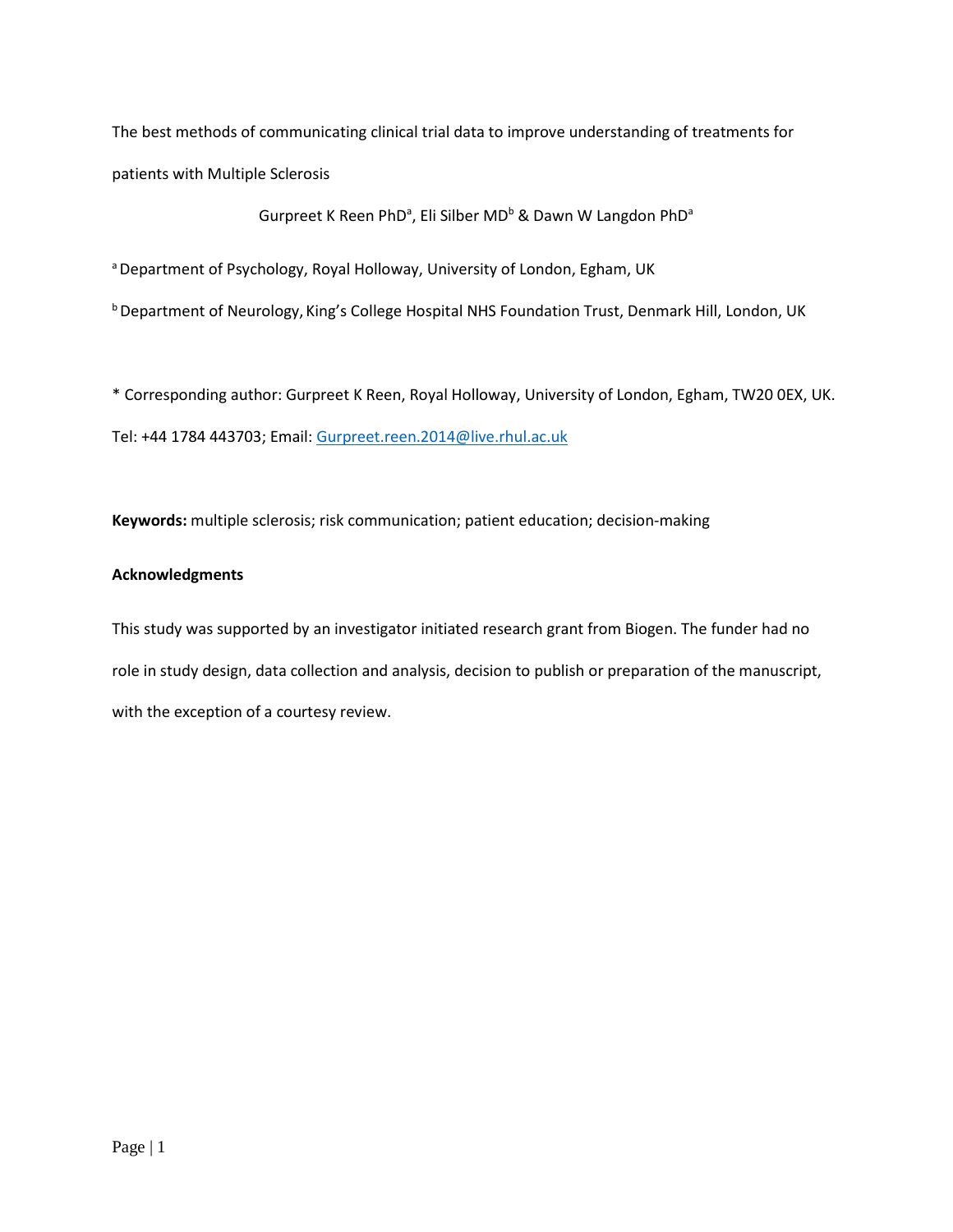#### Abstract

Background. Patients' understanding of treatment risks and benefits is a prerequisite for shared decision-making. Yet, patients with Multiple Sclerosis (MS) do not accurately understand treatment information provided in regular clinical consultations.

Objective. To identify the best methods of communicating clinical trial data to improve MS patients' understanding of treatments. To also examine the relationship between patients' understanding with decisional conflict, individual traits and MS symptoms.

Design. A repeated-measures study was employed. Patients were presented with hypothetical treatment risks and benefits from faux clinical trials. Treatments were communicated using absolute terms, relative terms and numbers needed to treat/harm. The presence of baseline information with each method was also manipulated. Patients' understanding and conflict in treatment decisions was assessed. Individual traits and MS symptoms were also recorded.

Participants. A sample of relapsing-remitting MS patients from NHS sites in the UK.

Results. Understanding was better when treatments were communicated in absolute terms (M=3.99, SD=.93) compared to relative terms (M=2.93, SD=.91, p<.001) and numbers needed to treat/harm (M=2.89, SD=.88, p<.001). Adding baseline information to all methods significantly improved understanding (M=5.04, SD=.96) compared to no baseline information (M=1.50, SD=.74, p<.001). Understanding was not related to conflict in treatment decisions (r=-.131, p=.391). Numeracy, IQ and cognitive impairments were significantly related to patients' understanding of treatments.

Conclusion. Treatment risks and benefits should ideally be communicated using absolute terms, alongside baseline information. MS patients with low numeracy, low IQ and reduced cognitive skills should be supported during treatment education.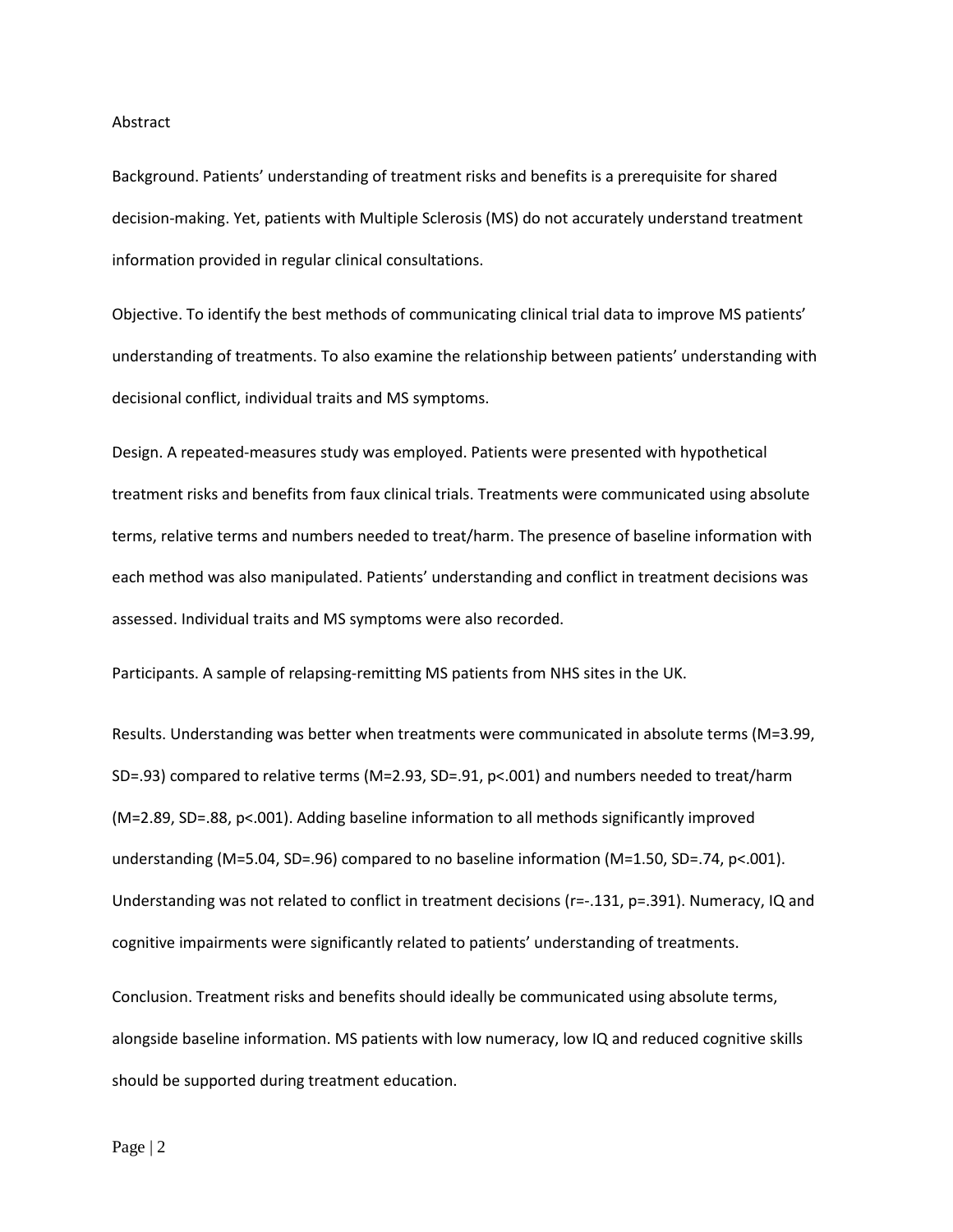Introduction

Shared decision-making is advocated in patient-centred healthcare as an ideal approach for making treatment decisions [1,2]. A prerequisite to shared treatment decisions is patients' understanding of available treatments. Accurate treatment knowledge can ensure patients engage with the decisionmaking process [3], choose a treatment that aligns with their values [2], and adhere to their chosen treatment [4]. Good treatment knowledge can also reduce decisional conflict, which encompasses the feeling of uncertainty in a treatment choice [5-7]. However, not all patient groups show accurate understanding of treatment risks and benefits.

Multiple Sclerosis (MS) is a chronic inflammatory condition of the central nervous system, often leading to advanced neurological disability [8,9]. Patients with MS are faced with important decisions about disease-modifying drugs (DMDs), which can help delay disease progression. However, MS patients find it particularly challenging to understand DMD information during routine healthcare [10]. One reason may be the complex risk-benefit profiles associated with DMDs. For instance, while some DMDs are moderately effective with low risks, other DMDs offer higher efficacy in exchange for higher risks to patients [11]. It is also possible that individual traits and some MS symptoms can confound patients' understanding of treatments. Intelligence, numeracy and health literacy can typically influence comprehension of treatments [12-15]. Cognitive deficits, prevalent in 40-70% of MS patients [15], can further affect understanding [16]. Other commonly experienced MS symptoms, such as depression, anxiety and fatigue [17] may also influence understanding, but have not been previously assessed. It is essential then that understanding of DMDs be improved for MS patients.

Understanding of treatment information derived from clinical trials can be affected by the methods in which this is communicated. Differences between risks and benefits experienced by a patient group taking a new treatment and another patient group taking a placebo during a clinical trial, can be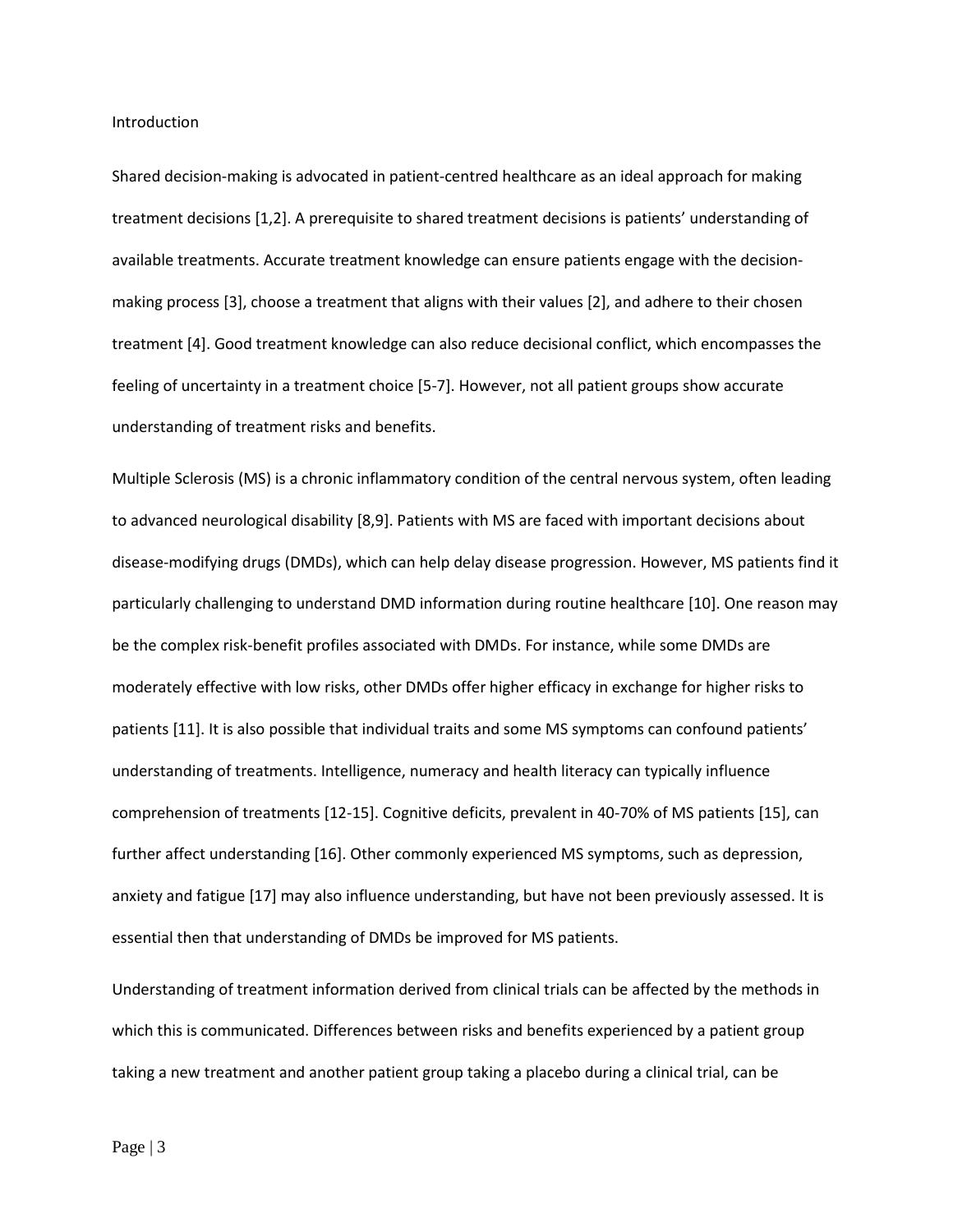communicated in absolute terms (conveying true differences), relative terms (conveying proportional differences) and numbers needed to treat/harm (conveying the average number of patients to take the treatment for one person to experience an outcome). Absolute terms have been shown to improve understanding compared to other methods in non-clinical [18,19] and clinical populations [20,21]. With the addition of baseline information (i.e. the original number of patients in both groups that experience the risk or benefit), understanding improved regardless of the method [18,19,21]. The only study conducted with MS patients found better understanding when baseline information was added to absolute terms, but did not examine other methods [22]. There is still a need to systematically investigate all methods with MS patients.

This study is the last of three experiments investigating optimal methods of communicating treatment information to MS patients, to culminate in an educational intervention. Previous two experiments examined numerical and graphical methods, type of frequencies and ways of framing treatment risks and benefits. The main objective of the current study was to identify the best method of communicating clinical trial data. Specific hypotheses were as follows: (i) absolute terms would improve understanding, (ii) baseline information would improve understanding, (iii) patients' decisional conflict would reduce with better understanding, and (iv) individual traits and cognitive impairments will be associated with understanding.

### Methods

#### Participants

Patients were recruited from two UK National Health Clinics (NHS). Patients diagnosed with relapsingremitting MS, taking a DMD, able to provide informed consent and meet study sensorimotor task demands were included. There was no selection on the basis of cognitive impairment. Patients were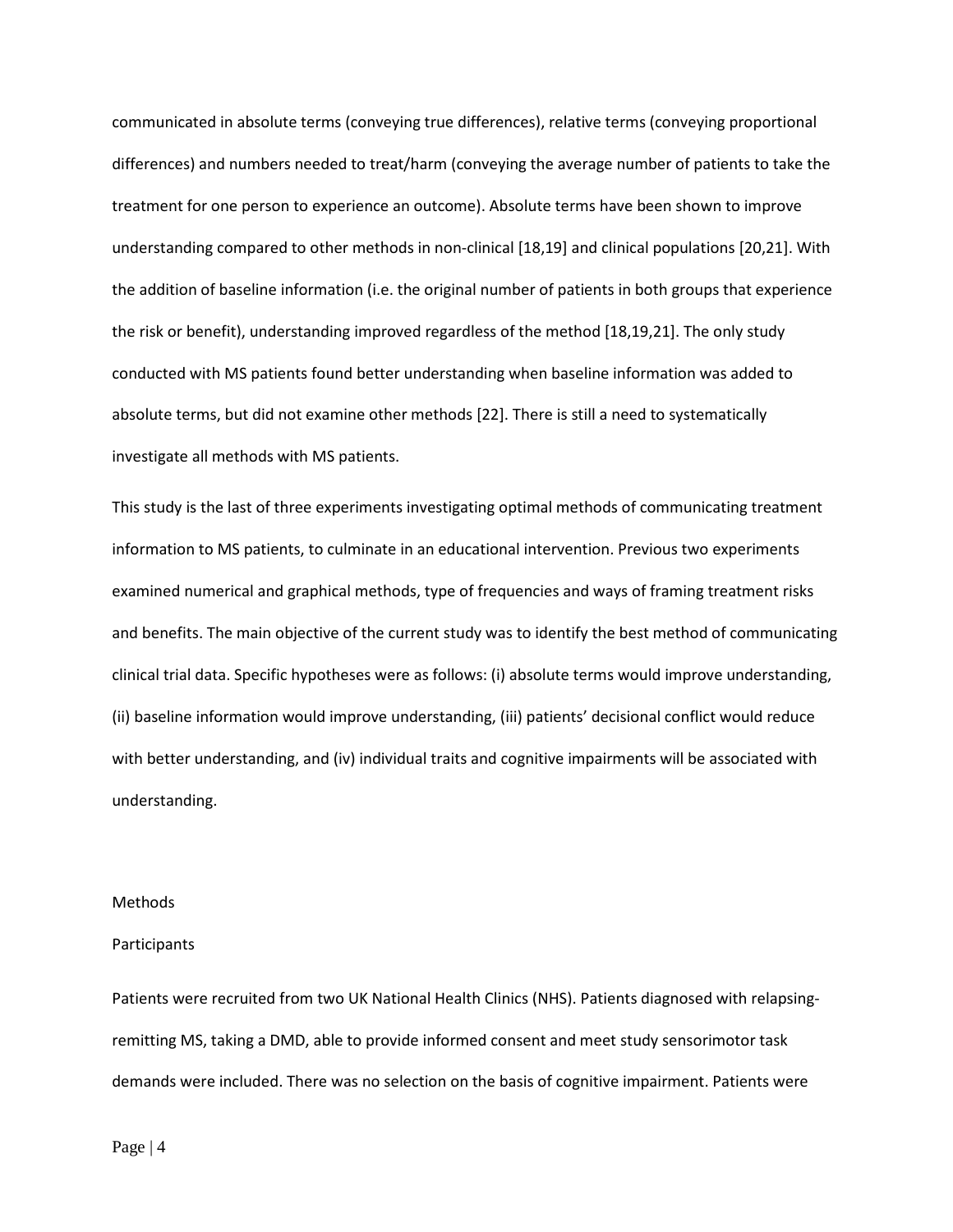excluded if their condition or medication had changed in the last four weeks, or if they had a significant medical and/or psychiatric condition besides MS. Patients had visual acuity of at least 20/70 [23]. The study received ethical approval from the NHS Research Ethics Committee.

## Materials

Patients were presented with a hypothetical disease with progressive characteristics similar to MS. Two hypothetical treatments were provided for this disease. Treatment risk-benefit profiles were based on DMD clinical trials [e.g. 24,25], to mimic real clinical decisions. Risks and benefits were presented for 1, 2 and 5 years of taking the treatment. Each treatment had one minor risk (e.g. flu-like symptoms), one adverse risk (e.g. kidney failure) and one benefit (delays in progression of disease symptom).

### Design

A repeated-measures design was employed. Treatment risks and benefits were communicated using six different methods: absolute terms, relative terms and numbers needed to treat/harm, each with or without baseline information (see figure 1). Three methods were randomly assigned to each treatment at the beginning of the study. Treatment order was counterbalanced between patients using a latinsquare design [26]. The study was conducted with the chief investigator (GR). The session took between 1.5-2 hours and included multiple breaks for patients as required.

#### Measures

Primary outcome measure.

#### Understanding

Six questions assessed understanding immediately after a treatment risk or benefit. Questions were author-developed but adapted from previous studies [27-29]. Patients first reported the number of people who experienced the risk/benefit of the treatment over the three time periods. Answers were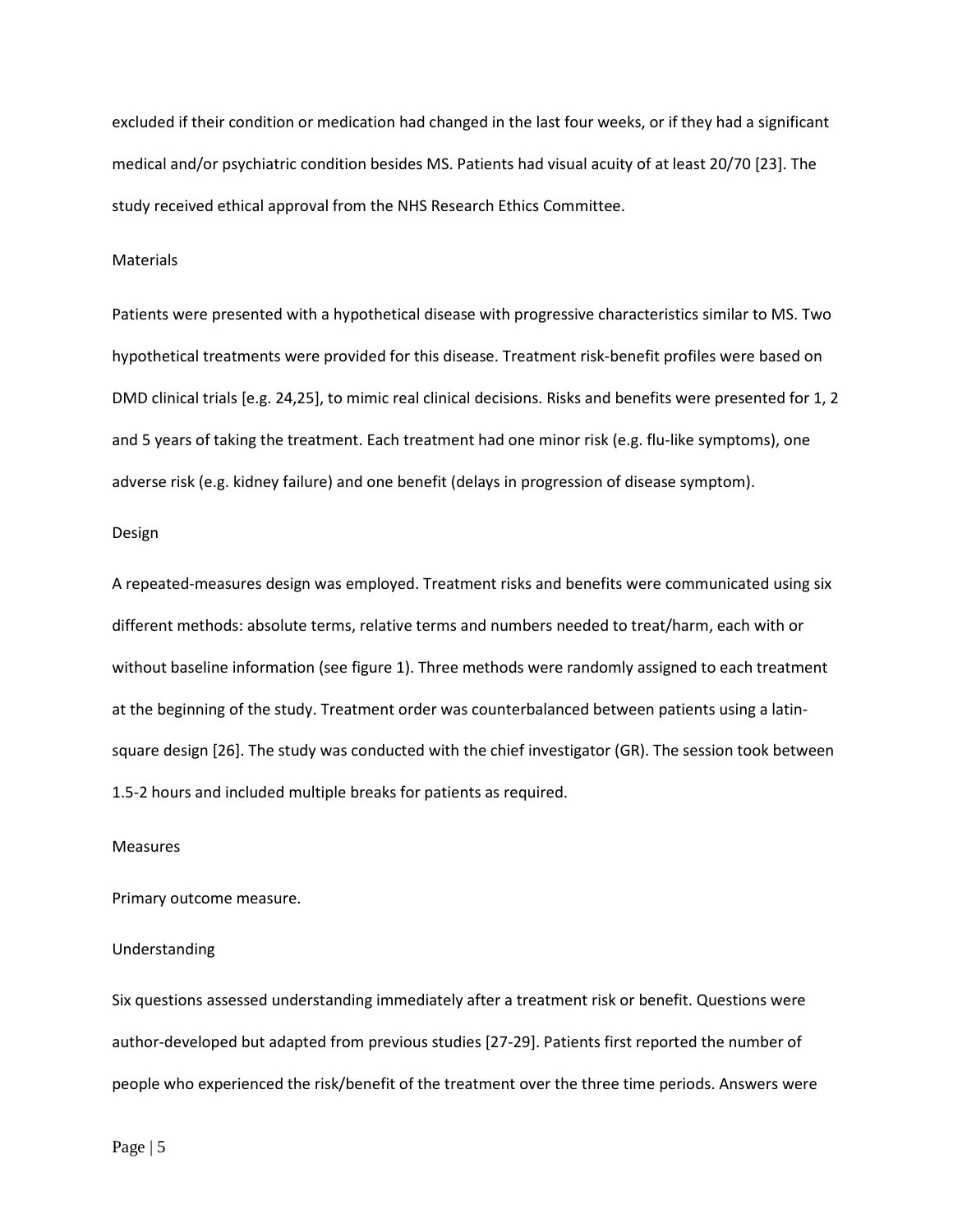deemed correct if within 10% of the precise value [27,28]. Patients then stated the differences in risks/benefits between the treatment and placebo group over the three time periods. This was a multiple-choice question, with one correct answer out of four possible options.

Secondary outcome measures.

#### Decisional conflict

Patients were asked to make a treatment decision: choose a treatment, choose no treatment or state that they were unsure. Conflict in decisions was recorded using the patient-reported Decisional Conflict Scale (DCS), validated for use in healthcare decisions [5]. The scale consists of 16 items divided into 5 subscales: uncertainty, feeling uninformed, values, support and effective decision.

## Individual traits and MS symptoms

Patient demographics, disease variables and disability status [31] were recorded. A short 8-item word recognition task assessed health literacy: the Rapid Estimate of Adult Literacy in Medicine - Revised [32] (REALM-R). Numeracy was assessed by the arithmetic subtask from the Verbal and Spatial reasoning scale [33] (VESPAR). Hospital Anxiety and Depression Scale [34] (HADS) assessed affective MS symptoms, and has been validated for use with MS patients [35]. Fatigue was assessed via the patient-reported Fatigue Severity Scale [36] (FSS), originally developed for the MS population [36]. The Wechsler Test of Adult Reading scale [37] (WTAR) measured premorbid intelligence, which is not altered by cognitive deficits [38]. The Brief International Cognitive Assessment for Multiple Sclerosis [39] (BICAMS) identified cognitive impairments.

#### Analysis

Sample size estimates were based on a questionnaire which found large effects on MS patients' understanding [40]. Since only a few questionnaire items specifically assessed treatment knowledge, a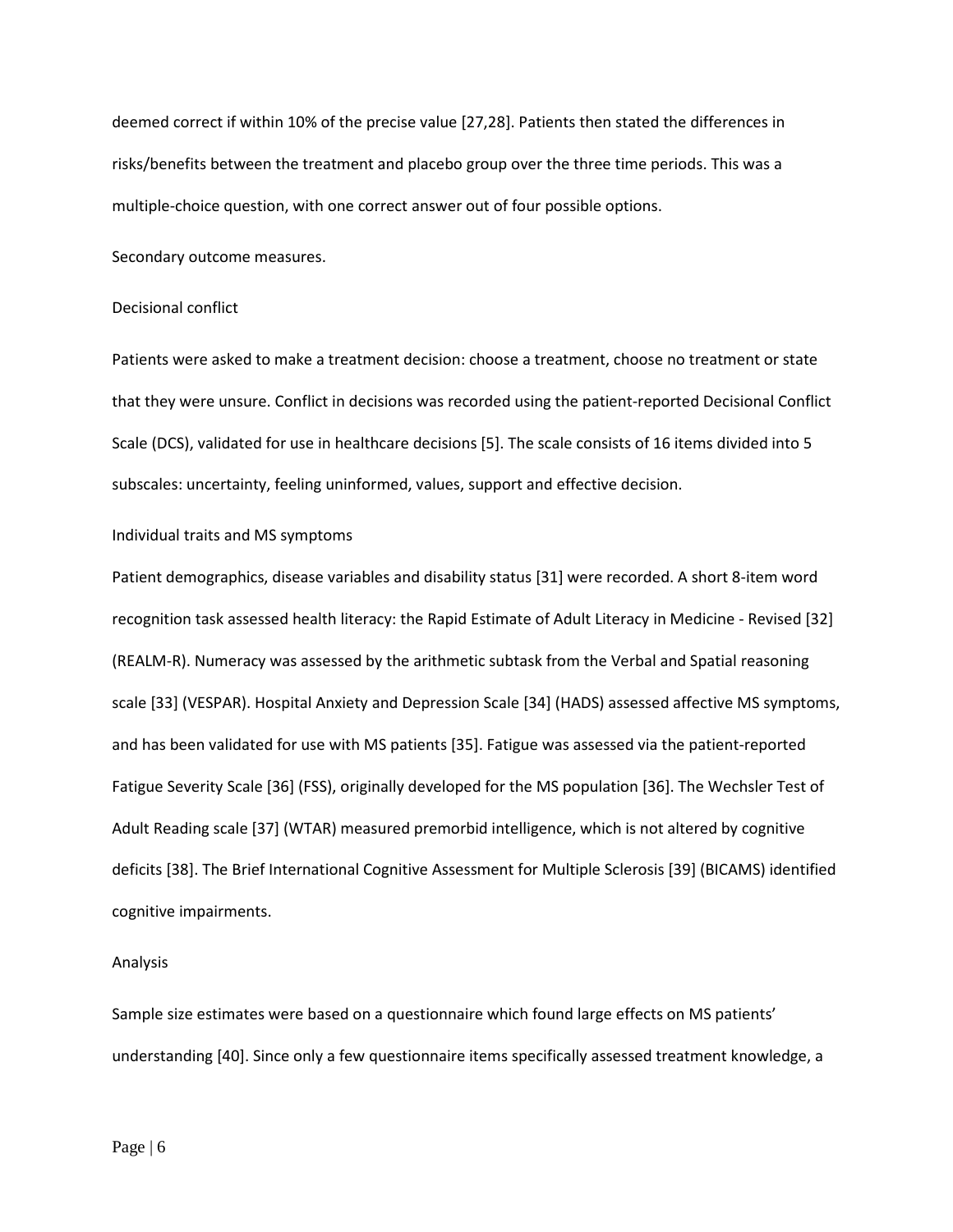medium effect size (Cohens d of 0.5, [41]) was assumed. It was estimated that for an alpha of 0.05 and power of 0.80, a minimum of 45 patients were required.

All statistical analyses were conducted in SPSS 21. A two-way ANOVA assessed the impact of methods on patients' understanding of treatments. Bonferroni corrections were applied for pairwise comparisons. Pearson's product-moment correlations examined the relationship between understanding with standardised DCS scores, individual traits and MS symptoms.

## Results

Of 82 eligible patients approached for the study, 45 patients agreed to participate (54.9% response rate). Patient demographics are reported in Table 1.

The effect of (i) methods and (ii) baseline information on understanding

Average understanding scores for each method were as follows: absolute terms (baseline, M=5.40, SD=1.03; no baseline, M=2.58, SD=1.22), relative terms (baseline, M=4.98, SD=1.39; no baseline, M=0.89, SD=0.96) and numbers needed to treat/harm (baseline, M=4.76, SD=1.32; no baseline, M=1.02, SD=1.12).

When collapsing across baseline and no baseline conditions, there was a significant main effect of methods on patients' understanding, F(2,88)=36.03 p<.001, partial  $\eta^2$ =.45. Understanding was greater for absolute terms (M=3.99, SD=.93), compared to relative terms (M=2.93, SD=.91, p<.001) and numbers needed to treat/harm (M=2.89, SD=.88). There was no significant difference between relative terms and numbers needed to treat/harm (p=.745).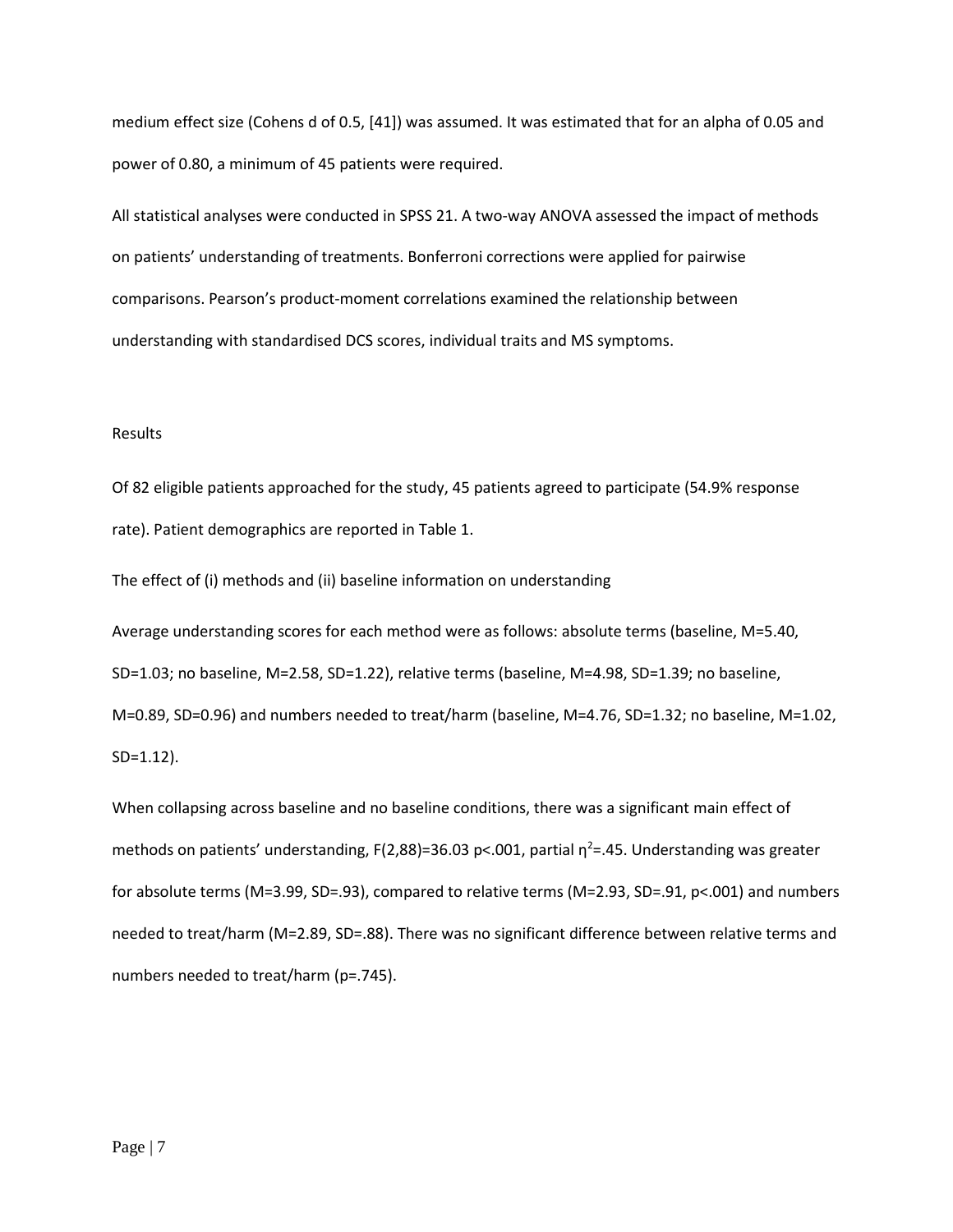When collapsing across methods, there was a significant main effect of baseline information on patients' understanding, F(1,44)=577.74, p<.001, partial  $\eta^2$ =.93, with greater understanding for baseline information (M=5.04, SD=.96) than no baseline information (M=1.50, SD=.74).

There was a significant interaction between methods and baseline information  $F(1,44)=9.62$ , p<.001,

partial  $\eta^2$ =.18. Adding baseline information to all methods improved understanding.

(iii) Relationship between understanding and decisional conflict

There was no significant correlation between understanding and patients' decisional conflict (r=-.131, p=.391) or any DCS subscales.

(iv) Relationship between understanding with individual traits and MS symptoms

Patients mostly showed symptoms of fatigue and cognitive impairments (see supplementary table). Understanding was significantly correlated with numeracy (r=.517, p<.001), premorbid IQ (r=.434, p<.01), information processing speed (r=.439, p<.01) and verbal memory (r=.409, p<.01).

## **Discussion**

Patients' ability to understand treatment information is a prerequisite for effective shared decisionmaking [1,2]. Yet, MS patients do not accurately understand treatment risks and benefits in regular clinical practise [10]. The current study sought to determine the most effective method of communicating treatment information derived from clinical trials to MS patients. As predicted, absolute terms led to better understanding of treatments compared to other methods. Baseline information substantially improved understanding for all methods. However, understanding was not related to patients' conflict in treatment decisions.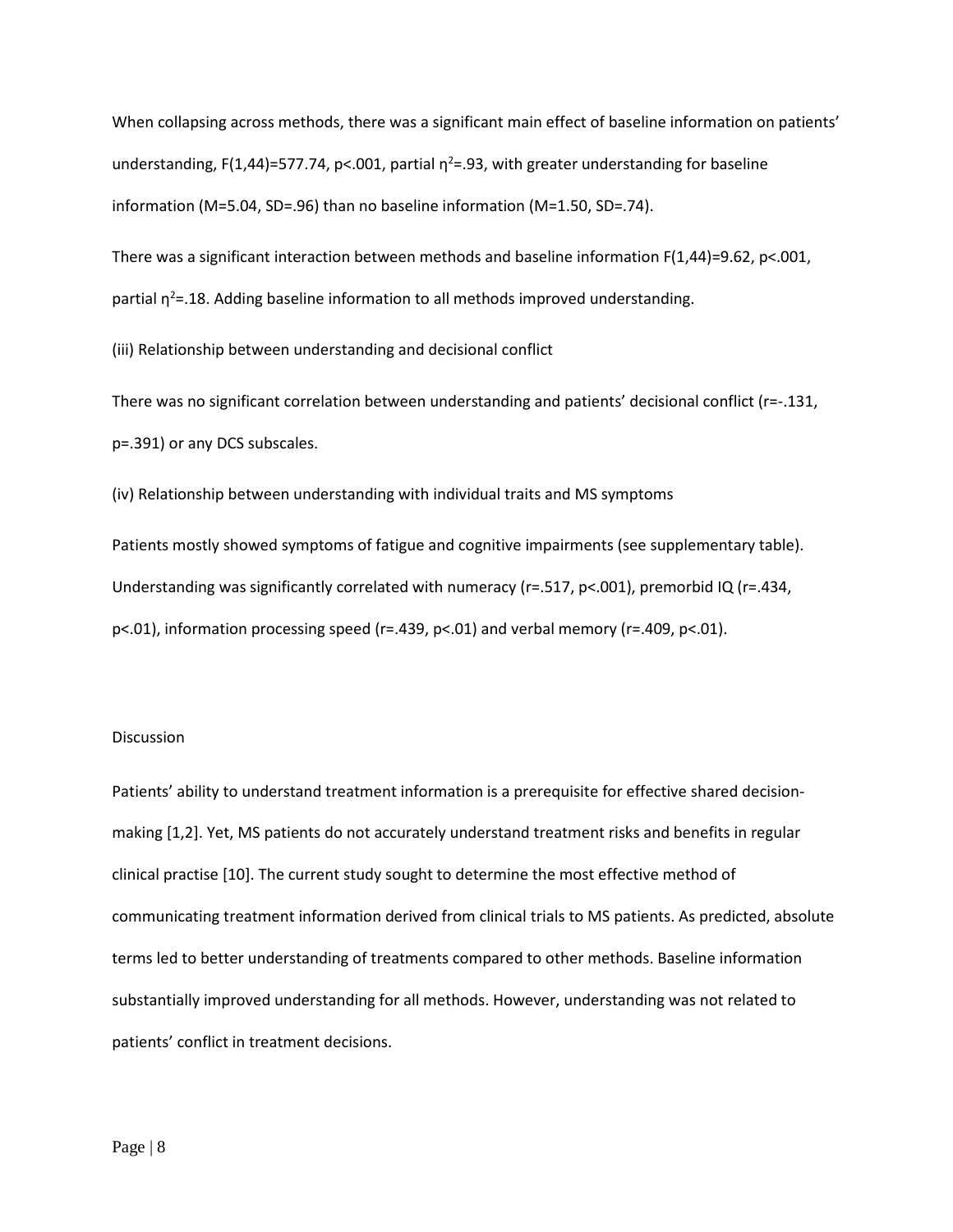Understanding of treatments was low when communicated in relative terms and numbers needed to treat/harm. Relative terms usually result in larger figures than absolute terms and may be misinterpreted for the latter. This is supported by patients' likelihood of selecting a treatment when benefits are communicated in relative terms instead of absolute terms [42]. Low understanding for numbers needed to treat/harm may be explained by its similarity to the 1-in-X format (e.g. 1 in 20, 1 in 75), shown to reduce understanding of treatments [43,44]. These methods should be avoided when communicating treatments to MS patients.

The current study showed no relationship between patients' understanding of treatments and decisional conflict or the DCS informed subscale, inconsistent with previous studies [5-7]. The absence of this relationship may be a result of differences in perceived knowledge measured by the DCS and objective understanding assessed in the current study [5,7]. Although the DCS has been validated for real and hypothetical decisions [5], it is also possible that patients' decisional conflict may differ for decisions which can have real consequences. Nevertheless, MS patients expressing low conflict in decisions should not be assumed to have good treatment knowledge.

As predicted, understanding of treatments showed a relationship with patients' numeracy and premorbid IQ. Health literacy did not show a relationship, possibly due to the measure being too short. With regards to MS symptoms, only cognitive impairments showed a relationship with patients' understanding. A simple assessment of cognition within clinical practice, such as BICAMS [56], could help identify patients requiring support during treatment decision-making. However, this study was not powered to detect relationships between understanding and MS symptoms. Thus, support for patients with affective symptoms and fatigue should not be ruled out.

Findings of the current study should be interpreted in light of its limitations. First, hypothetical treatments were provided to avoid risking patients to new or conflicting information about current medication. However, outcomes may differ for real treatments in which patients feel emotionally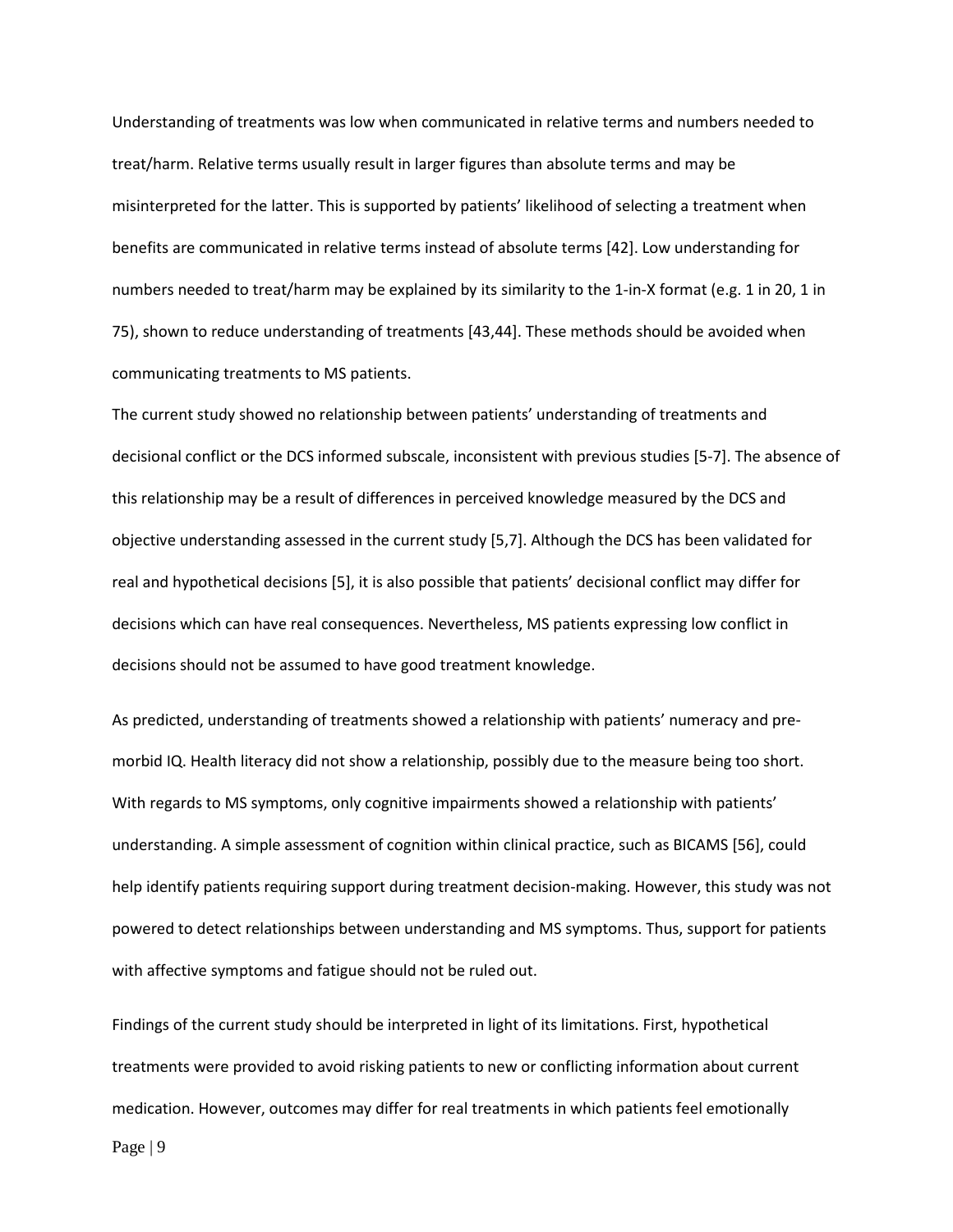invested and should be evaluated in future work. Second, treatment information was provided in a setting not reflective of a regular consultation, to allow for a systematic assessment of different methods. With the best methods established and incorporated into an educational intervention, future work can implement this in real consultations. Finally, the effect of fatigue and cognitive burden on study outcomes cannot be excluded. Possible effects were minimised by providing breaks and counterbalancing treatments between patients. Fatigue could have influenced scores on BICAMS [44], which was always conducted last in the study. Since BICAMS as a stringent measure identified only mild cognitive impairments in the current patient group, any cognitive burden may have had only a small effect on study outcomes.

## **Conclusion**

The current study is the first to evaluate the best methods of communicating treatment risks and benefits derived from clinical trials to MS patients. Good understanding was evident for treatments expressed in absolute terms and with baseline information. MS patients with low numeracy, low IQ and cognitive deficits should be supported during treatment education.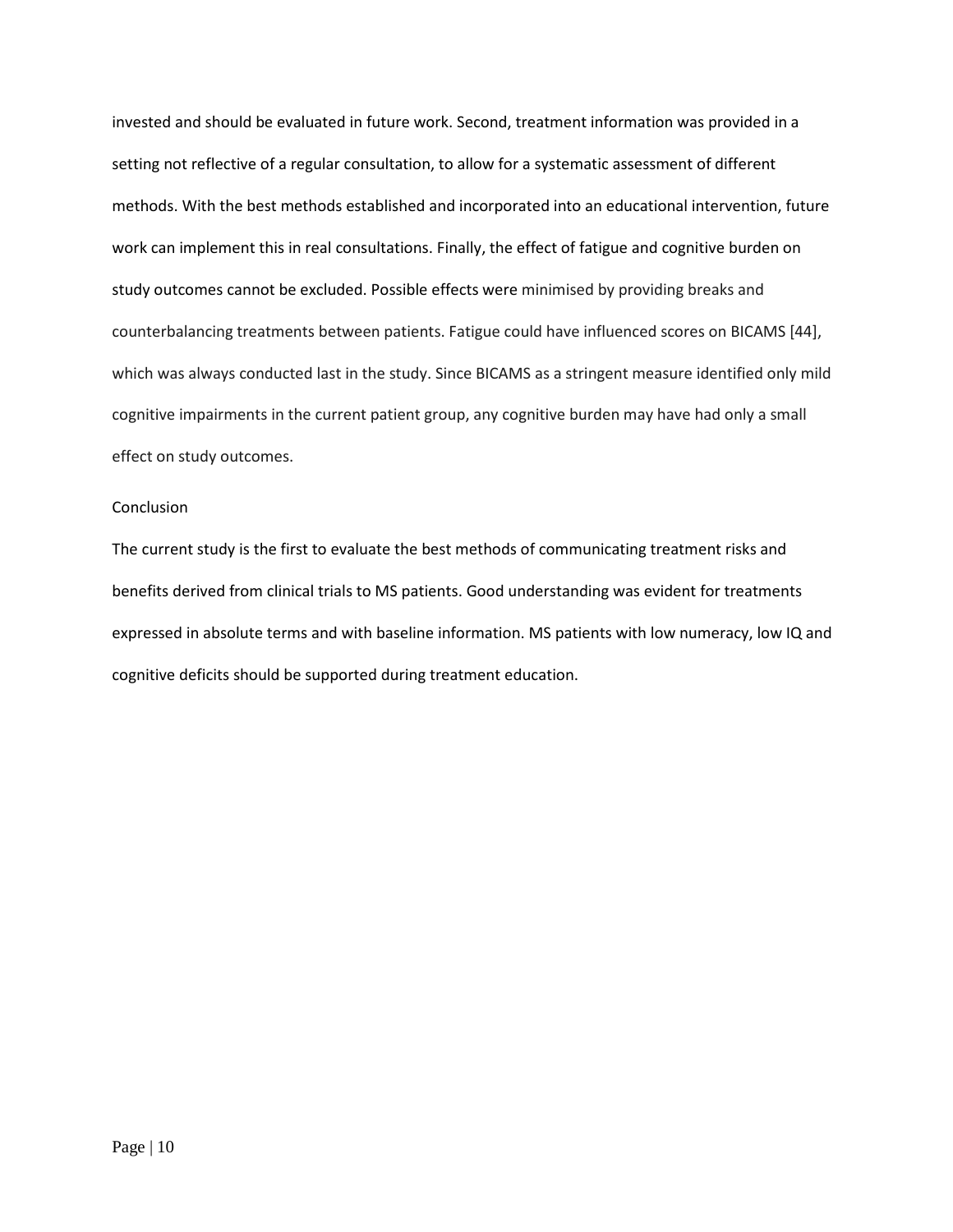References

[1] Charles C, Gafni A, Whelan T. Decision-making in the physician-patient encounter: Revisiting the shared treatment decision-making model. Soc Sci Med 1999;49:651–61. doi:10.1016/S0277- 9536(99)00145-8.

[2] Barry MJ, Edgman-Levitan S. Shared decision making - the pinnacle of patient-centered care. N Engl J Med 2012;366:780–1. doi:10.1056/NEJMp1109283.

[3] Rieckmann P, Boyko A, Centonze D, Elovaara I, Giovannoni G, Havrdova E, et al. Achieving patient engagement in multiple sclerosis: A perspective from the multiple sclerosis in the 21st Century Steering Group. Mult Scler Relat Disord 2015;4:202–18. doi:10.1016/j.msard.2015.02.005.

[4] Smrtka J, Caon C, Saunders C, Becker BL, Baxter N. Enhancing adherence through education. J Neurosci Nurs 2010;42(5):S19–29. doi:10.1097/JNN.0b013e3181ef82b6.

[5] O'Connor AM. Validation of Decisional Conflict Scale. Med Decis Mak 1995;15:25–30.

[6] Cormiers A Des, Legare F, Simard S, Boulet L-P. Decisional conflict in Asthman patients. J Asthma 2015;52:1084–91.

[7] Stacey D, Légaré F, Bennett, CL, Barry, MJ, Eden, KB, Holmes-Rovner, M. et al. Decision aids for people facing health treatment or screening decisions (Review). Cochrane Database Syst Rev 2014:10(10). doi:10.1002/14651858.CD001431.pub4.Copyright.

[8] Browne P, Chandraratna D, Angood C, Tremlett H, Baker C, Taylor B V, et al. Atlas of MS 2013: A Growing Global Problem With Widespread Inequity. Neurology 2014;83:1022–4. doi:10.1212/WNL.0000000000000768.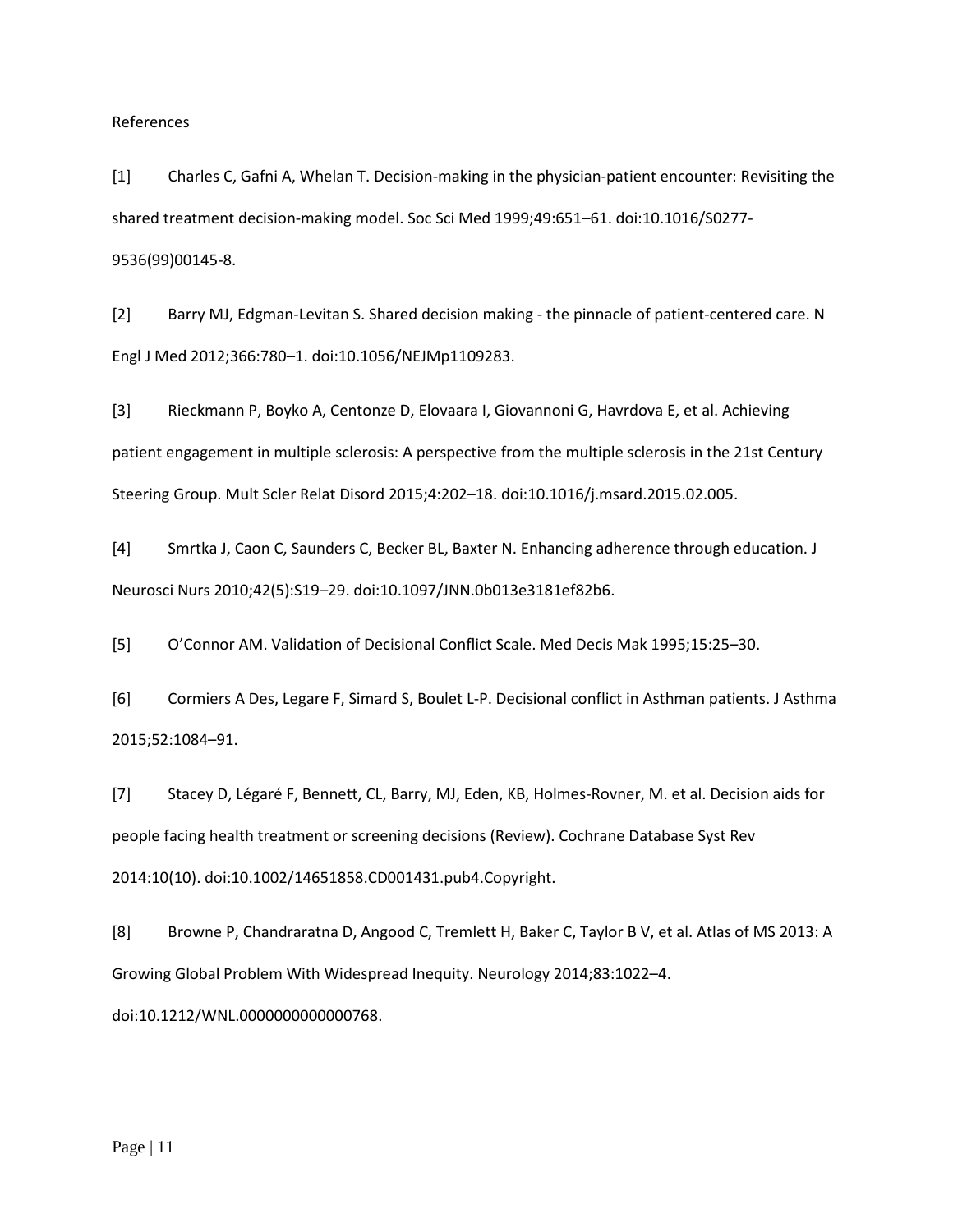[9] Compston A, Coles A. Multiple sclerosis. Lancet 2008;372:1502–17. doi:10.1016/S0140- 6736(08)61620-7.

[10] Reen GK, Silber E, Langdon DW. Multiple sclerosis patients' understanding and preferences for risks and benefits of disease-modifying drugs: A systematic review. J Neurol Sci 2017;375:107–22. doi:10.1016/j.jns.2016.12.038.

[11] Wingerchuk DM, Weinshenker BG. Disease modifying therapies for relapsing multiple sclerosis. BMJ;2016;354:i3518.

[12] Berkman ND, Sheridan SL, Donahue KE, Halpern DJ, Viera A, Crotty K, et al. Health literacy interventions and outcomes: an updated systematic review. Evid Rep Technol Assess;2011;199:1–941. doi:10.1059/0003-4819-155-2-201107190-00005.

[13] Peters E. Numeracy and the perception and communication of risk. Ann N Y Acad Sci 2008;1128:1–7. doi:10.1196/annals.1399.001.

[14] Gardner PH, McMillan B, Raynor DK, Woolf E, Knapp P. The effect of numeracy on the comprehension of information about medicines in users of a patient information website. Patient Educ Couns 2011;83:398–403. doi:10.1016/j.pec.2011.05.006.

[15] Låg T, Bauger L, Lindberg M, Friborg O. The Role of Numeracy and Intelligence in Health-Risk Estimation and Medical Data Interpretation. J Behav Decis Mak 2014;27:95–108. doi:10.1002/bdm.1788.

[15] Langdon DW. Cognition in Multiple Sclerosis. Curr Opin Neurol 2011;24:244–9.

[16] Reen GK, Silber E, Langdon DW. Interventions to support risk and benefit understanding of disease-modifying drugs in Multiple Sclerosis patients: A systematic review. Patient Educ. Couns. 2017;100(6):1031–1048.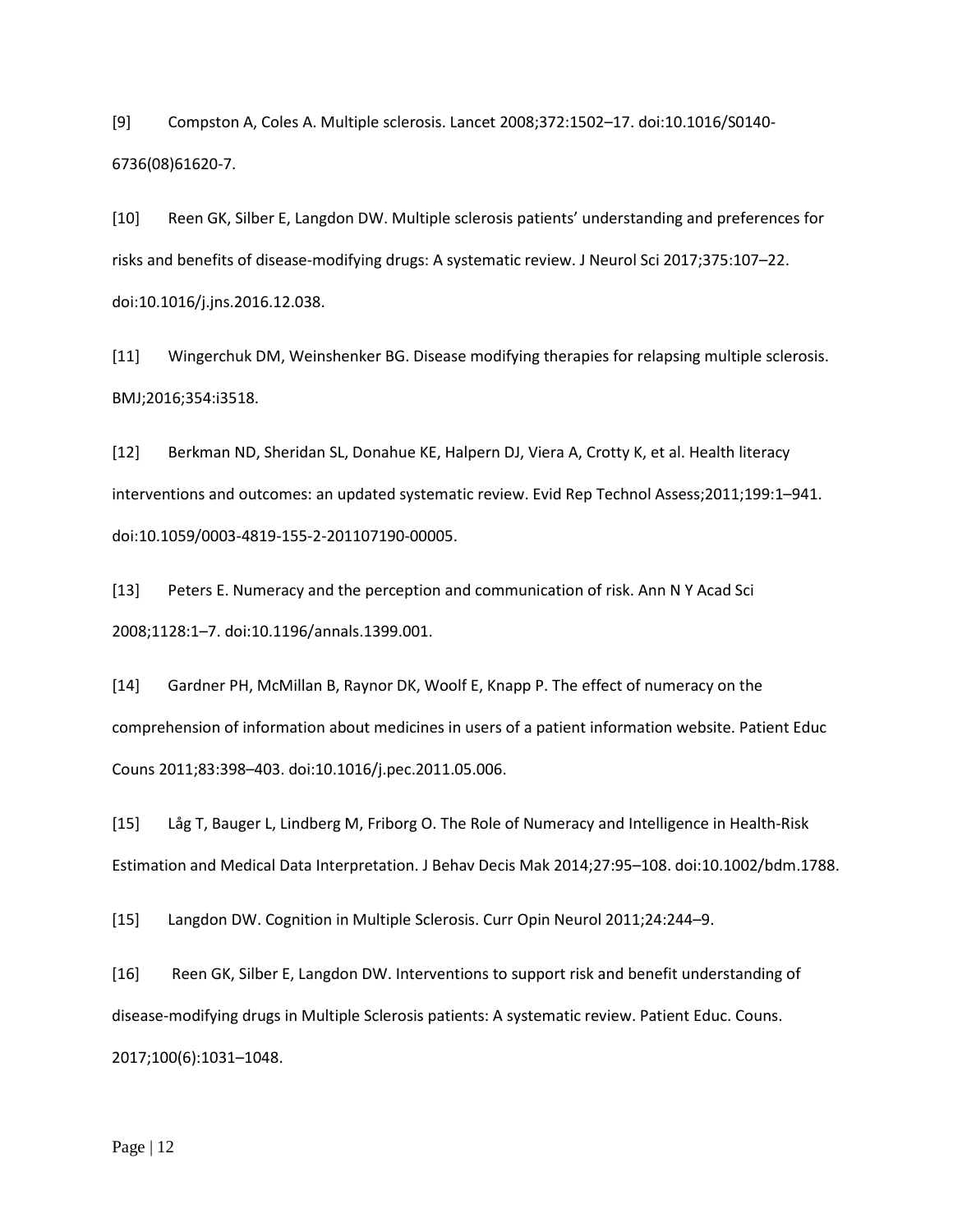[17] Wood B, van der Mei I a F, Ponsonby a-L, Pittas F, Quinn S, Dwyer T, et al. Prevalence and concurrence of anxiety, depression and fatigue over time in multiple sclerosis. Mult Scler 2013;19:217– 24. doi:10.1177/1352458512450351.

[18] Berry DC, Knapp P, Raynor T. Expressing medicine side effects: assessing the effectiveness of absolute risk, relative risk, and number needed to harm, and the provision of baseline risk information. Patient Educ Couns 2006;63:89–96. doi:10.1016/j.pec.2005.09.003.

[19] Bodemer N, Meder B, Gigerenzer G. Communicating Relative Risk Changes with Baseline Risk: Presentation Format and Numeracy Matter. Med Decis Making 2014;34(5):615–26. doi:10.1177/0272989X14526305.

[20] O'Donoghue ACO, Sullivan HW, Aikin KJ, Chowdhury D, Moultrie RR, Rupert DJ. Presenting efficacy information in direct-to-consumer prescription drug advertisements. Patient Educ Couns 2014;95:271–80. doi:10.1016/j.pec.2013.12.010.

[21] Sheridan SL, Pignone MP, Lewis CL. A randomized comparison of patients' understanding of number needed to treat and other common risk reduction formats. J Gen Intern Med 2003;18:884–92.

[22] Kasper J, Köpke S, Mühlhauser I, Heesen C. Evidence-based patient information about treatment of multiple sclerosis--A phase one study on comprehension and emotional responses. Patient Educ Couns 2006;62:56–63. doi:10.1016/j.pec.2005.06.002.

[23] Keeney A, Duerson H. Collated near-vision test card. Am J Opthalomology 1958;46:592–4.

[24] Cohen J a, Barkhof F, Comi G, Hartung H-P, Khatri BO, Montalban X, et al. Oral Fingolimod or Intramuscular Interferon for Relapsing Multiple Sclerosis. N Engl J Med 2010;362:402–15. doi:10.1056/NEJMoa0907839.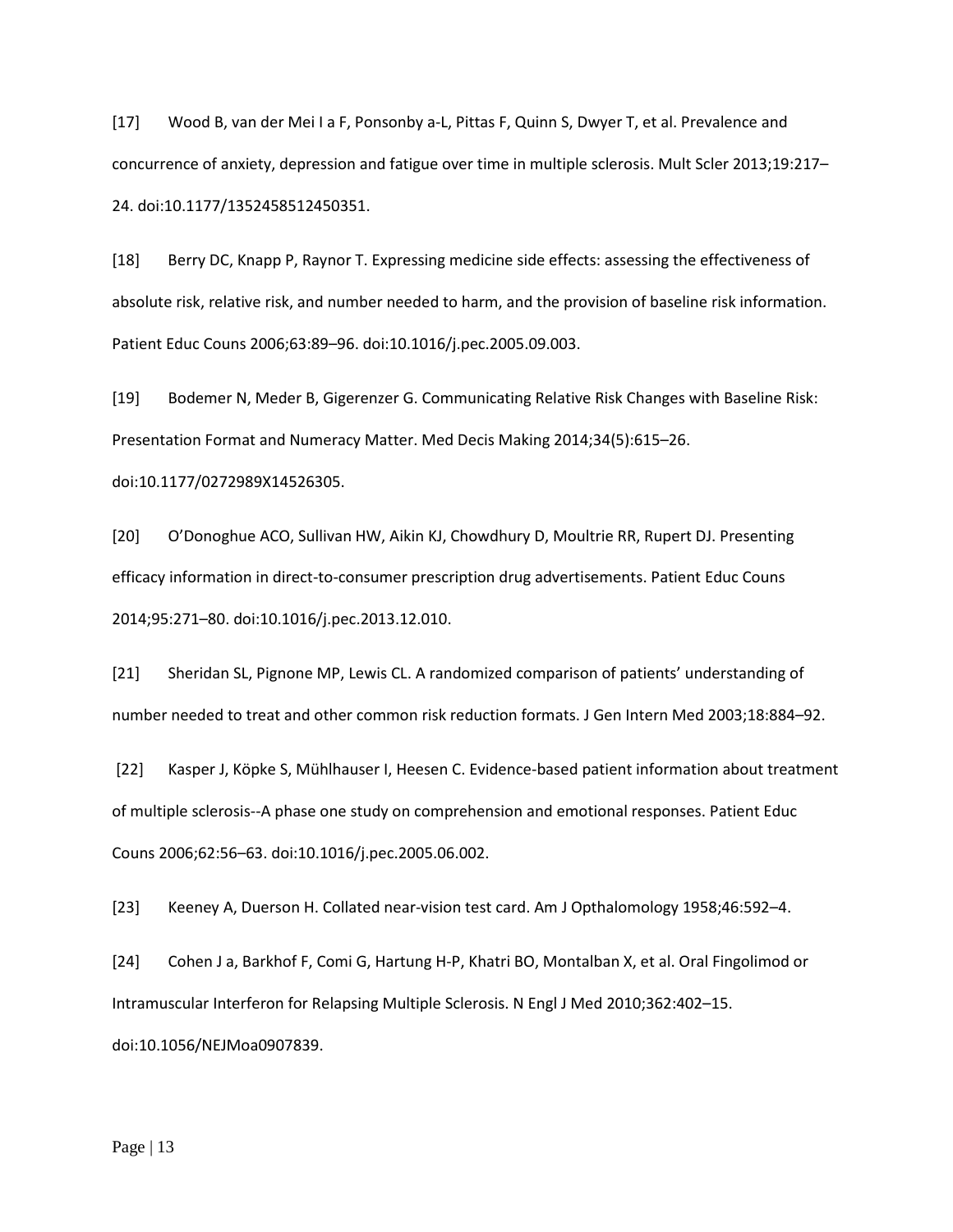[25] Kappos L, Ernst-Wilhelm R, O'Connor P, Polman C, Hohlfeld R, Calabresi P, et al. A placebocontrolled trial of oral Fingolimod in relapsing Multiple Sclerosis. N Engl J Med 2010;362:387–401. doi:10.1056/NEJMoa1011205.

[26] Bradley J V. Complete Counterbalancing of Immediate Sequential Effects in a Latin Square Design. J Am Stat Assoc 1958;53:525–8. doi:10.2307/2281872.

[27] Hamstra D a., Johnson SB, Daignault S, Zikmund-Fisher BJ, Taylor JMG, Larkin K, et al. The Impact of Numeracy on Verbatim Knowledge of the Longitudinal Risk for Prostate Cancer Recurrence following Radiation Therapy. Med Decis Mak 2014;35:27–36. doi:10.1177/0272989X14551639.

[28] Hawley ST, Zikmund-Fisher B, Ubel P, Jancovic A, Lucas T, Fagerlin A. The impact of the format of graphical presentation on health-related knowledge and treatment choices. Patient Educ Couns 2008;73:448–55. doi:10.1016/j.pec.2008.07.023.

[29] Cuite CL, Weinstein ND, Emmons K, Colditz G. A test of numeric formats for communicating risk probabilities. Med Decis Mak 2008;28:377–84. doi:10.1177/0272989X08315246.

[30] Heesen C, Köpke S, Solari A, Geiger F, Kasper J. Patient autonomy in multiple sclerosis—Possible goals and assessment strategies. J Neurol Sci 2013;331:2–9. doi:10.1016/j.jns.2013.02.018.

[31] Hauser SL, Dawson DM, Lehrich JR, Beal MF, Kevy S V., Propper RD, et al. Intensive immunosuppression in progressive multiple sclerosis: a randomized, three-arm study of high-dose intravenous cyclophosphamide, plasma exchange and ACTH. N Engl J Med 1983;308:173–80.

[32] Bass PF, Wilson JF, Griffith CH. A shortened instrument for literacy screening. J Gen Intern Med 2003;18:1036–8. doi:10.1525/jer.2013.8.4.37.

[33] Langdon DW, Warrington EK. VESPAR: Verbal and Spatial Reasoning Test. Psychology Press; 1995.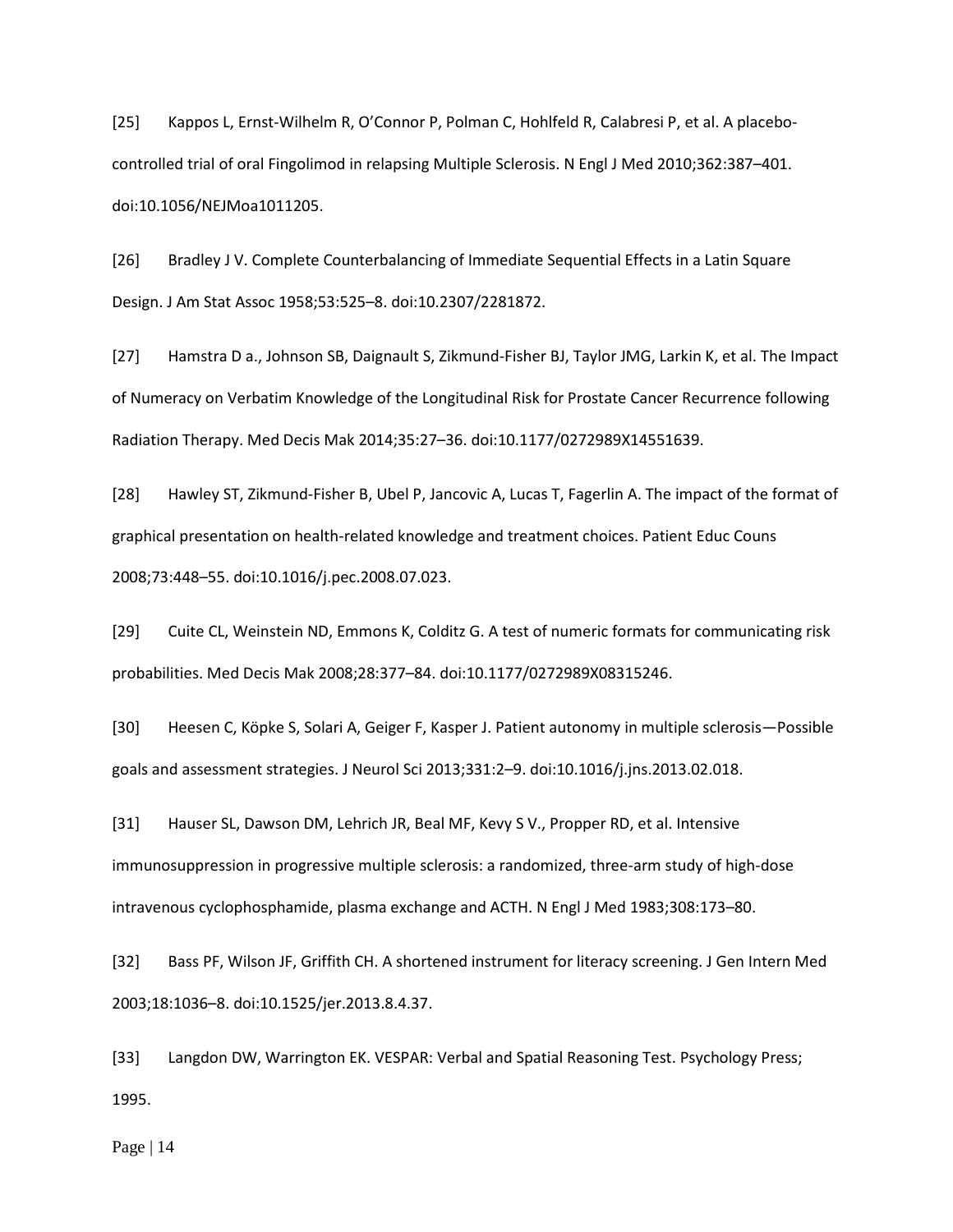[34] Zigmond AS, Snaith RP. The hospital anxiety and depression scale. Acta Psychiatr Scand 1983;67:361–70. doi:10.1111/j.1600-0447.1983.tb09716.x.

[35] Litster B, Fiest KM, Patten SB, Fisk JD, Walker JR, Graff LA, et al. Screening Tools for Anxiety in Persons with Multiple Sclerosis: A Systematic Review. Int J MS Care 2016;18(6):273-2281. doi:10.7224/1537-2073.2016-004.

[36] Krupp LB, LaRocca NG, Muir-Nash J, Steinberg AD, Lauren B. Krupp, MD. The fatigue severity scale. Application to patients with multiple sclerosis and systemic lupus erythematosus. Arch Neurol 1989;46:1121–3. doi:10.1001/archneur.1989.00520460115022.

[37] Wechsler D. Wechsler Test of Adult Reading. Psychological Corporation; 2001.

[38] Green RE, Melo B, Christensen B, Ngo L-A, Monette G, Bradbury C. Measuring premorbid IQ in traumatic brain injury: An examination of the validity of the Wechsler Test of Adult Reading (WTAR). J Clin Exp Neuropsychol 2008;30:163–72. doi:10.1080/13803390701300524.

[39] Langdon D, Amato M, Boringa J, Brochet B, Foley F, Fredrikson S, et al. Recommendations for a Brief International Cognitive Assessment for Multiple Sclerosis (BICAMS). Mult Scler J 2012;18:891–8. doi:10.1177/1352458511431076.

[40] Heesen C, Kasper J, Fischer K, Köpke S, Rahn A, Backhus I, et al. Risk knowledge in relapsing multiple sclerosis (RIKNO 1.0) - Development of an outcome instrument for educational interventions. PLoS One 2015;10:1–12. doi:10.1371/journal.pone.0138364.

[41] Cohen J. Quantitative Methods in Psychology. Psychol Bull 1992;112:155–9. doi:10.1037/0033- 2909.112.1.155.

[42] Covey J. A meta-analysis of the effects of presenting treatment benefits in different formats. Med Decis Making 2007;27:638–54. doi:10.1177/0272989X07306783.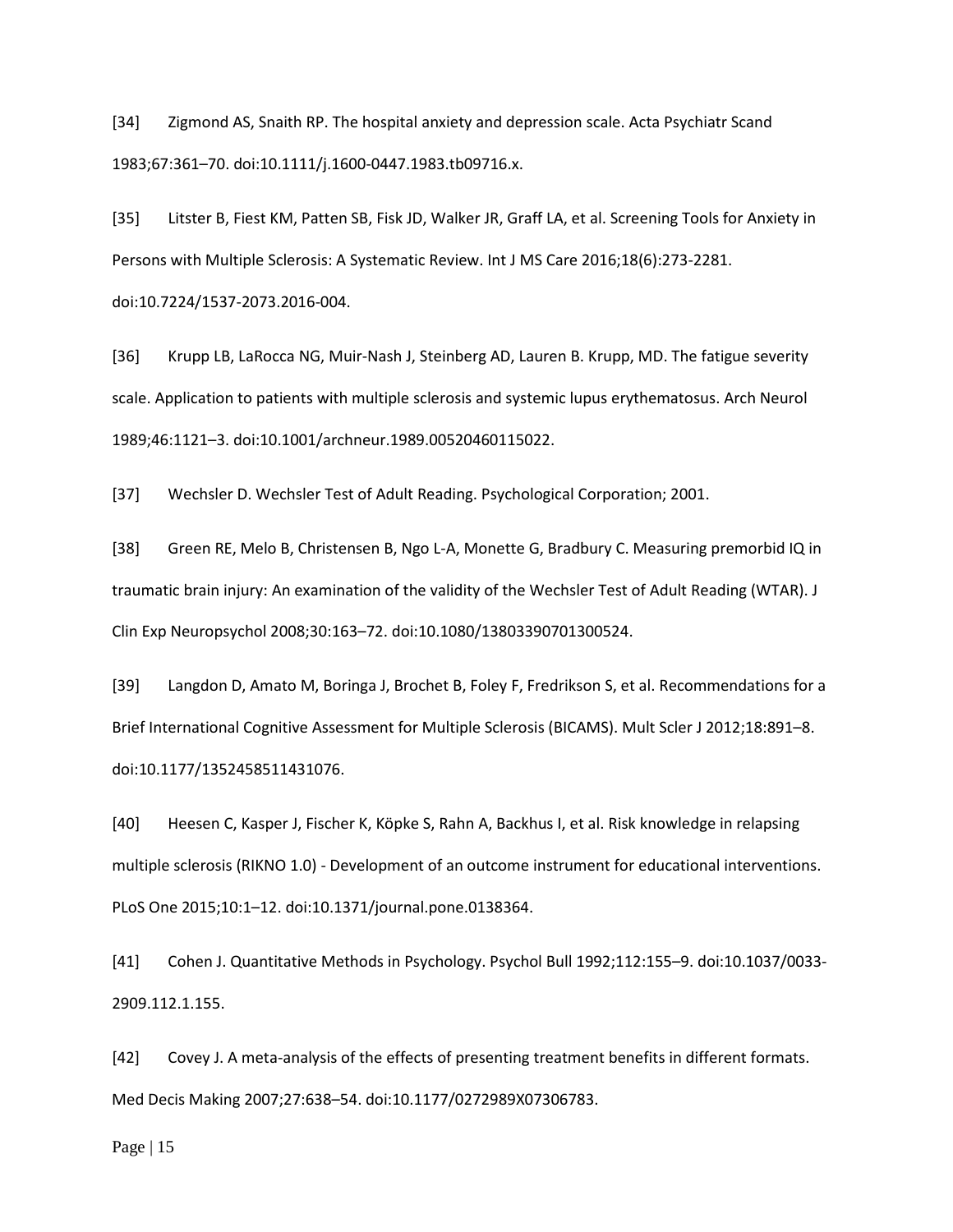[43] Pighin S, Savadori L, Barilli E, Cremonesi L, Ferrari M, Bonnefon JJ-F. The 1-in-X Effect on the Subjective Assessment of Medical Probabilities. Med Decis Mak 2011;31:721–9. doi:10.1177/0272989X11403490.

[44] Sandi D, Rudisch T, Füvesi J, Fricska-Nagy Z, Huszka H, Biernacki T, et al. The Hungarian validation of the brief international cognitive assessment for multiple sclerosis (BICAMS) battery and the correlation of cognitive impairment with fatigue and quality of life. Mult Scler Relat Disord 2015;4:499– 504. doi:10.1016/j.msard.2015.07.006.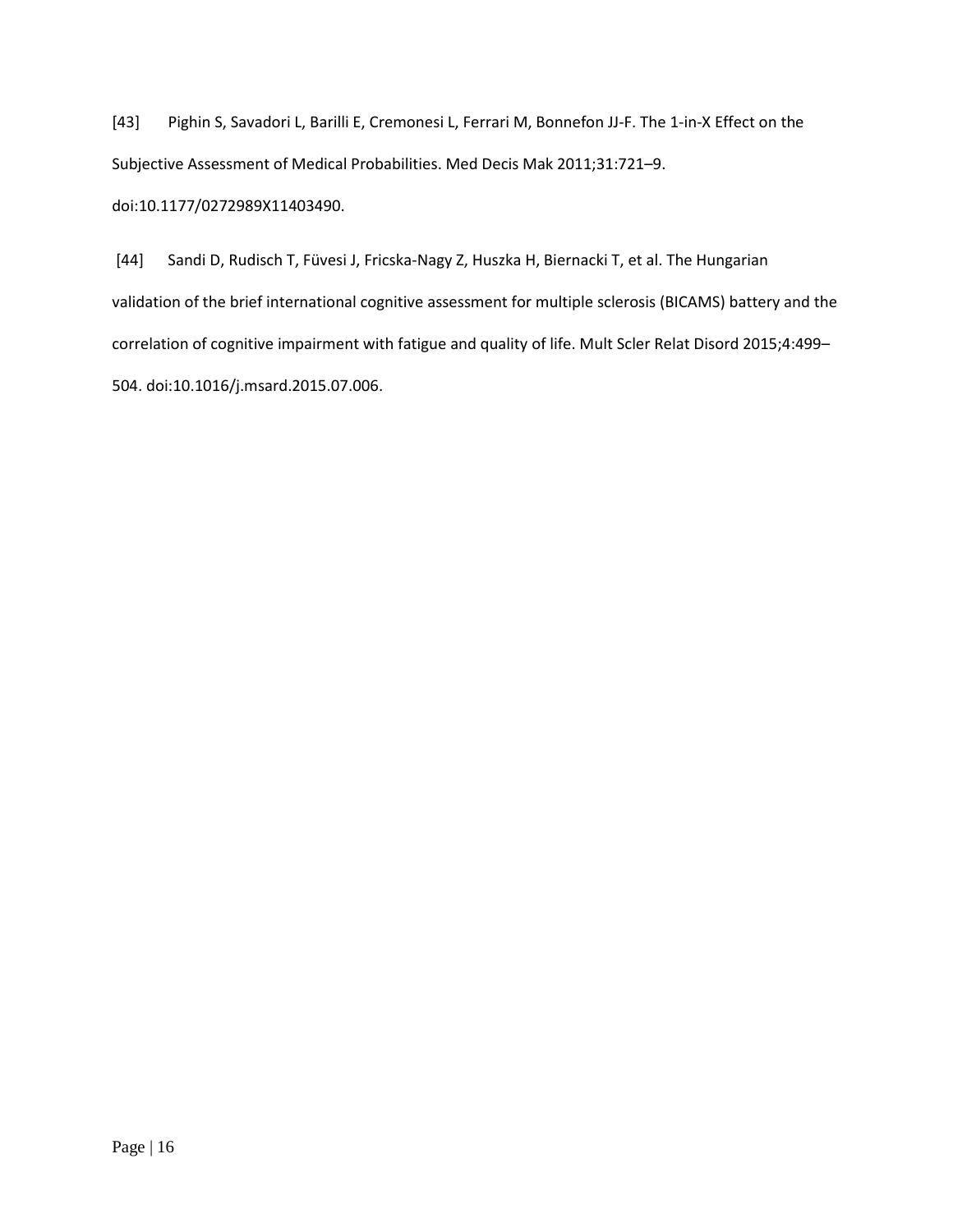|                                | Mean (SD)     | n (%)     |  |  |
|--------------------------------|---------------|-----------|--|--|
| Age, years                     | 46.76 (10.50) |           |  |  |
| Gender                         |               |           |  |  |
| Female                         |               | 36 (80.0) |  |  |
| Male                           |               | 9(20.0)   |  |  |
| Level of education             |               |           |  |  |
| High school                    |               | 15 (33.3) |  |  |
| College                        |               | 11 (24.4) |  |  |
| Bachelor's degree              |               | 8(17.8)   |  |  |
| Postgraduate                   |               | 11 (24.4) |  |  |
| <b>Employment status</b>       |               |           |  |  |
| Full-time (>16 hours)          |               | 13 (28.9) |  |  |
| Part-time (<16 hours)          |               | 10 (22.2) |  |  |
| Self-employed                  |               | 7(15.6)   |  |  |
| Unemployed                     |               | 11 (24.4) |  |  |
| <b>Medical leave</b>           |               | 3(6.7)    |  |  |
| Retired                        |               | 1(2.2)    |  |  |
| Time since MS diagnosis, years | 10.68 (8.51)  |           |  |  |
| HAI disability scale           | 1.64(1.77)    |           |  |  |
| <b>Current DMD</b>             |               |           |  |  |
| Interferon betas               |               | 15 (33.3) |  |  |
| Glatiramer Acetate             |               | 4(8.9)    |  |  |

# **Table 1** Patient demographics and disease status (n=45)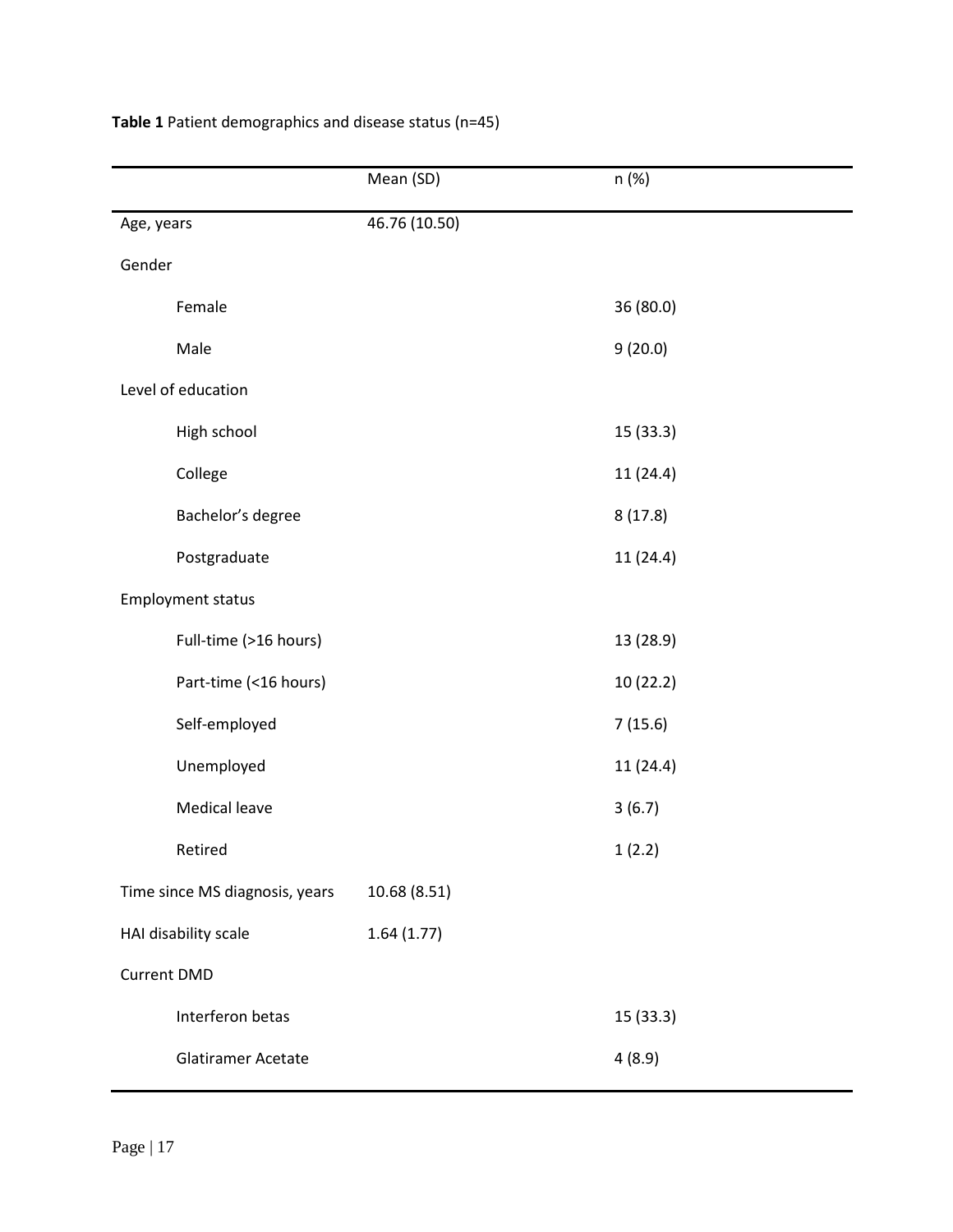|                   | Mean (SD) | n (%)   |
|-------------------|-----------|---------|
| Teriflunomide     |           | 0(0)    |
| Fingolimod        |           | 8(17.8) |
| Alemtuzumab       |           | 4(8.9)  |
| Dimethyl Fumarate |           | 5(11.1) |
| Natalizumab       |           | 8(17.8) |
| Mitoxantrone      |           | 1(2.2)  |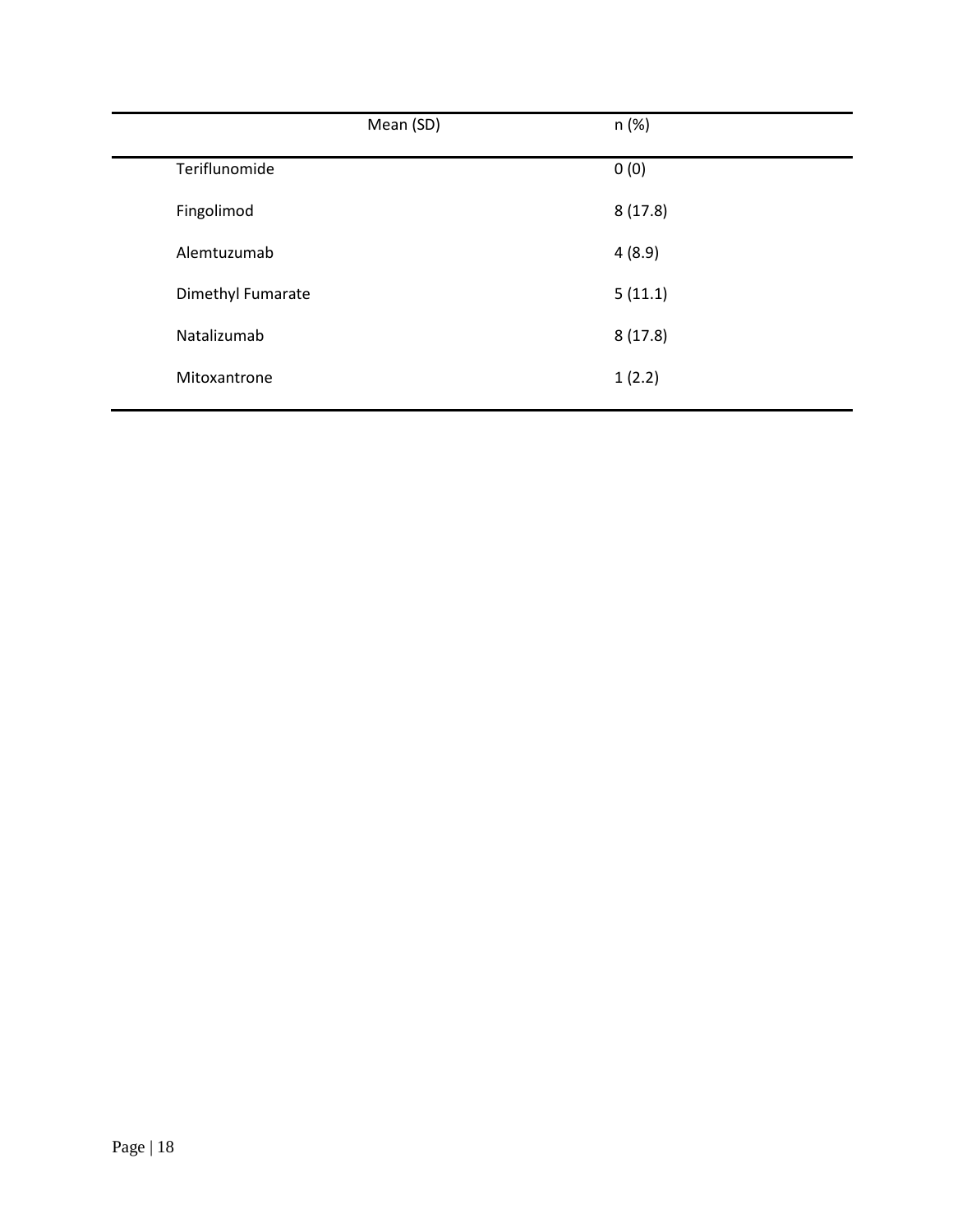# Methods to communicate clinical trial data

In a clinical trial, 1000 MS patients were given drug A and 1000 MS patients were given a placebo.

# **Baseline information**

"150 patients taking drug A experienced risk B, and 50 patients taking placebo experienced risk B".

## **Absolute terms**

"100 more patients taking drug A will experience risk B"

# **Relative terms**

"2 times as many patients taking drug A will experience risk B"

# Numbers needed to harm

"10 patients would have to take drug A for 1 patient to experience risk B"

**Figure 1** Example showing the following methods to communicate clinical trial data: baseline

information, absolute terms, relative terms and numbers needed to treat/harm; Example of treatment

risk only

Actual study contained hypothetical treatment names and a potential risk (e.g. liver failure)